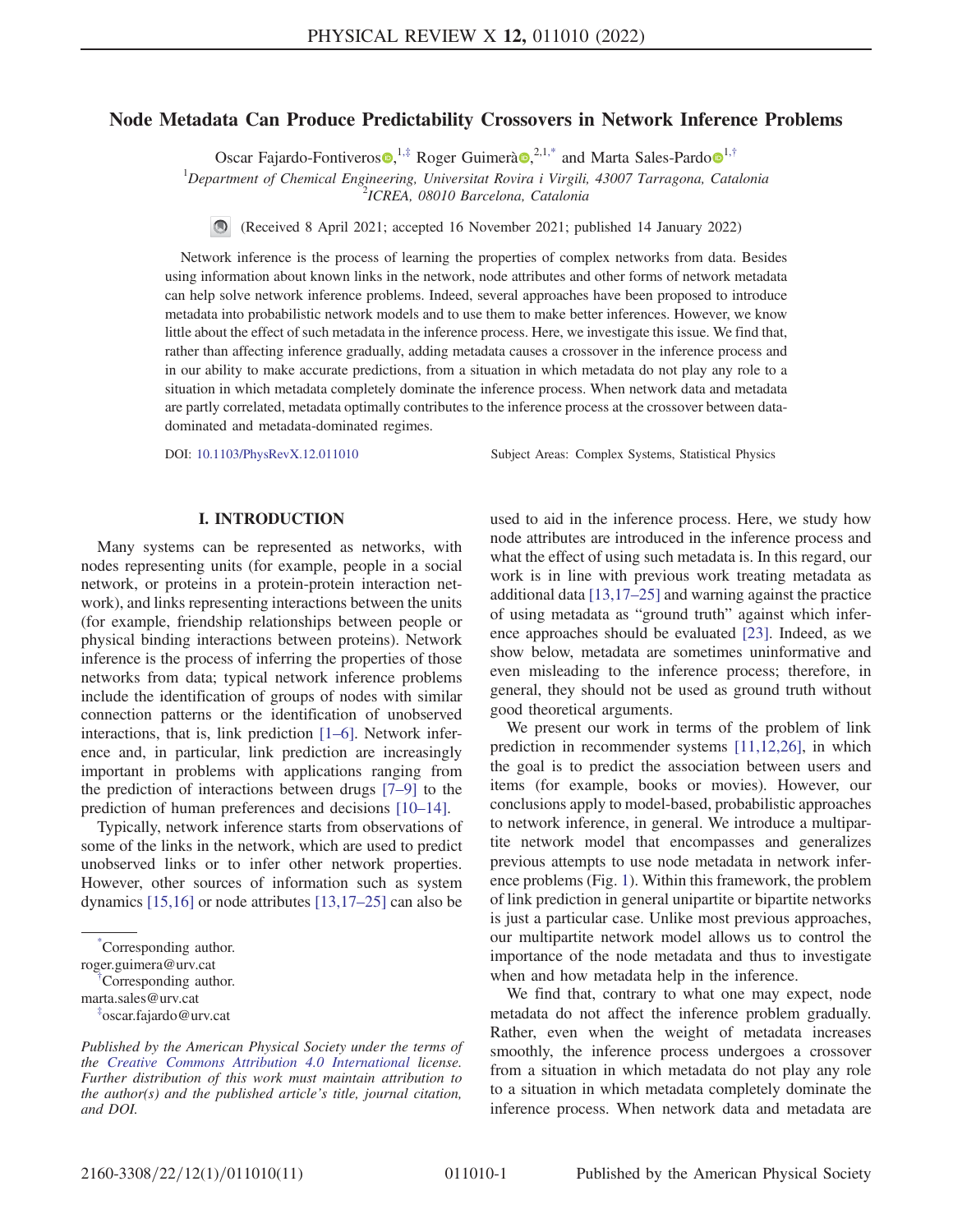<span id="page-1-0"></span>

FIG. 1. Multipartite mixed-membership stochastic block model with labeled links. In panel (a), we cast the recommendation problem (in which one aims to predict how users will rate certain items) into a network inference problem. Here, users rate movies with three possible ratings (green, orange, or red). Additionally, we have excluding attributes for users (two excluding genders and three excluding age groups, represented by different shades of the same color) and nonexcluding attributes for movies (two movie genres; the connection to these attributes is binary, yes or no, but, in general, it does not need to be). Similar to ratings, we represent these attributes as bipartite networks. Although we frame our description of the model in terms of recommendations or link prediction in a bipartite network, the problem of link prediction in regular unipartite networks is just a particular case in which user nodes and item nodes are the same. In panel (b), each bipartite network in the multipartite network is modeled using a mixed-membership stochastic block model (see text). The individual block models are coupled by the user and item membership vectors ( $\theta$  and  $\eta$ , respectively), shown in panel (c) along with all other model parameters and their dimensions (see text).

partly correlated, metadata optimally contribute to the inference process at the crossover between data-dominated and metadata-dominated regimes. This crossover is reminiscent of (but distinct from, in that it is induced by the metadata) transitions in the detectability of node groups [[27](#page-10-14)–[29](#page-10-15)] or in semisupervised network inference problems [[30](#page-10-16)].

# II. MULTIPARTITE MIXED-MEMBERSHIP STOCHASTIC BLOCK MODELS WITH LABELED LINKS

We introduce a very general network model based on stochastic block models [[3](#page-9-1),[31](#page-10-17),[32](#page-10-18)] that allows us to deal with (directed or undirected) unipartite and bipartite networks, whose links are binary or labeled, and with node attributes of different types that can be combined as needed (Fig. [1](#page-1-0)). As we discuss below, this model extends and generalizes previous models.

In what follows, we use the terminology of recommender systems [\[11](#page-10-11)[,12](#page-10-12)[,26\]](#page-10-13) although, as previously mentioned, the model is completely general and applicable to any type of relational data with node attributes. Our objective is to model a bipartite network with labeled links connecting N users to M items (for example, movies or books). Links  $r_{ii}$ represent ratings of users  $i$  to items  $j$  and are labeled; that is,  $r_{ij}$  can take values in a finite discrete set such as {like, dislike}, {green, yellow, red}, or  $\{0, 1, ..., R\}$ . To model these ratings, we assume that (i) there are user and item groups, and users and items belong to mixtures of such groups; (ii) the probability that a user  $i$  rates item  $j$ with  $r_{ij}$  depends only on the groups to which they belong.

<span id="page-1-1"></span>These assumptions lead to a bipartite [[10](#page-10-3),[11](#page-10-11),[33](#page-10-19)] mixedmembership [[34](#page-10-20)] stochastic block model [\[12\]](#page-10-12) in which the probability that user  $i$  gives item  $j$  a rating  $r$  is

$$
\Pr[r_{ij} = r] = \sum_{\alpha\beta} \theta_{i\alpha} \eta_{j\beta} p_{\alpha\beta}(r). \tag{1}
$$

Here,  $\theta_i$  is the normalized membership vector of user i, and each element  $\theta_{i\alpha}$  represents the probability that user i belongs to group  $\alpha$  (with  $\sum_{\alpha} \theta_{i\alpha} = 1$ ). Similarly,  $\eta_j$  is the normalized membership vector of item j;  $\eta_{j\beta}$  represents the probability that item j belongs to group  $\beta$ . Finally,  $p_{\alpha\beta}(r)$  is the probability that a user in group  $\alpha$  and an item in group  $\beta$ are connected with a rating  $r$ . The normalization condition here is  $\sum_{r} p_{\alpha\beta}(r) = 1$ .

We note that the association between nodes (users and items) and their attributes can also be represented as bipartite networks. Therefore, we can model node-attribute associations in a similar manner to ratings. Because we are interested in how node attributes can help in the inference of the model parameters  $(\theta, \eta, \mathbf{p})$  for ratings, we consider that membership vectors for users  $(\theta)$  and items  $(\eta)$  in their respective attribute networks are the same as in the model for the ratings.

We consider both excluding and nonexcluding attributes. For excluding attributes, having one attribute precludes from having another; for example, a user's age group cannot be 30–39 years old and 40–49 years old simultaneously. We model each set of excluding attributes as a single attribute node (for example, an age node) that is connected to users or items through labeled links (each label representing a mutually excluding age group in the example). The probability that user  $i$  has an excluding attribute *e* (that is, the probability that the link  $e_{i\ell}$  between user *i* and attribute node  $\ell$  is of type *e*) is

$$
Pr[e_{i\ell} = e] = \sum_{\alpha} \theta_{i\alpha} q_{\alpha}(e), \qquad (2)
$$

where  $q_{\alpha}(e)$  is the probability that a user of group  $\alpha$  has an attribute of type e, and  $\sum_{e} q_{\alpha}(e) = 1$ . For items, the expression is identical except that we use item membership vectors  $\eta$  instead of user membership vectors  $\theta$ .

We also consider nonexcluding attributes, such as item genre (for example, a movie could be both "action"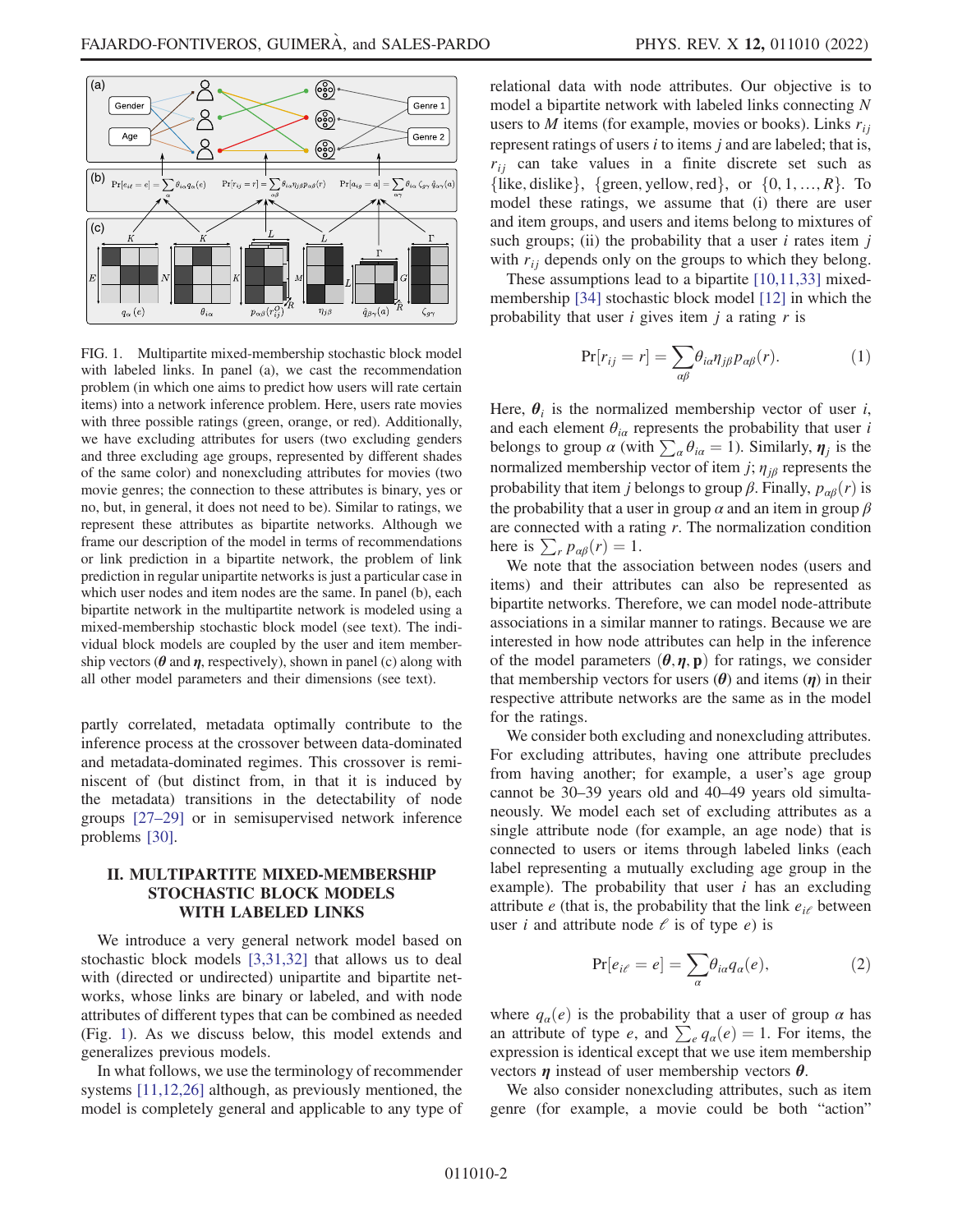and "western"). We model each of these nonexcluding attribute types as individual attribute nodes connected to user or item nodes by links that are typically binary (either do or do not have the attribute) but that could, in general, also be labeled. Then, the probability that item  $i$  has attribute  $g$  of type  $a$  is also modeled using a mixedmembership, bipartite stochastic block model

$$
Pr[a_{ig} = a] = \sum_{\alpha\gamma} \theta_{i\alpha} \zeta_{g\gamma} \hat{q}_{\alpha\gamma}(a), \qquad (3)
$$

where  $\zeta_{q\gamma}$  is the membership vector of attribute g and  $\hat{q}_{\alpha\gamma}(a)$  is the probability that a user in group  $\alpha$  has an attribute of type  $\alpha$  for an attribute in attribute group  $\gamma$ . As before, the expression for item nonexcluding attributes is identical, just replacing user membership vectors  $\theta$  by item membership vectors  $\eta$ .

#### III. MODEL POSTERIOR AND INFERENCE

<span id="page-2-0"></span>Our objective is to model the observed ratings  $R^O$  and to predict the value of some unobserved ratings R. For this, and given Eq. [\(1\),](#page-1-1) we need to infer the parameters  $\theta$ ,  $\eta$ , and  $p$  from  $R^{O}$ . The posterior distribution over these parameters is given by

$$
P(\theta, \eta, p | R^O) \propto P(R^O | \theta, \eta, p) P(\theta, \eta, p)
$$
  
=  $L^R(\theta, \eta, p) P(\theta, \eta, p)$ , (4)

where  $L^R(\theta, \eta, p) \equiv P(R^O | \theta, \eta, p)$  is the likelihood of the model and  $P(\theta, \eta, p)$  is the prior over model parameters. According to Eq. [\(1\)](#page-1-1), the likelihood is

$$
L^{R}(\boldsymbol{\theta}, \boldsymbol{\eta}, \boldsymbol{p}) = \prod_{(i,j) \in R^{O}} \bigg[ \sum_{\alpha\beta} \theta_{i\alpha} \eta_{j\beta} p_{\alpha\beta} (r_{ij}^{O}) \bigg]. \qquad (5)
$$

<span id="page-2-1"></span>Similarly, if we decide to jointly model the ratings and the metadata encoded in the observed user and item attributes  $A^{O}$ , we also need to infer the values of the parameters  $\zeta$ , q, and  $\hat{q}$ ) using the posterior

$$
P(\theta, \eta, \zeta, p, q, \hat{q} | R^O, A^O) \propto L^R(\theta, \eta, p) \prod_k L^{A_k}(\theta, \eta, \zeta, q, \hat{q})
$$
  
 
$$
\times P(\theta, \eta, \zeta, p, q, \hat{q}), \qquad (6)
$$

where  $L^{A_k}(\theta, \eta, \xi, q, \hat{q}) \equiv P(A_k^O | \theta, \eta, \xi, q, \hat{q})$  is the likeli-<br>hood of the *k*th attribute network (for example the age hood of the kth attribute network (for example, the age attribute network for users or the genre attribute network for items). For the kth excluding attribute, this likelihood reads

$$
L^{A_k}(\boldsymbol{\theta}, \boldsymbol{\eta}, \boldsymbol{q}) = \prod_{(i,\ell_k)\in A_k^O} \bigg[\sum_{\alpha} \theta_{i\alpha} q_{\alpha}^k((e_k^O)_{i\ell_k})\bigg],\qquad(7)
$$

where  $\mathcal{C}_k$  is the kth excluding attribute and the product is over all nodes *i* for which we observe attribute  $\ell_k$ .

For the kth nonexcluding attribute, we have

$$
L^{A_k}(\boldsymbol{\theta}, \boldsymbol{\eta}, \boldsymbol{\zeta}, \hat{\boldsymbol{q}}) = \prod_{(i,g)\in A_k^O} \bigg[ \sum_{\alpha\gamma} \theta_{i\alpha} \zeta_{g\gamma}^k \hat{q}_{\alpha\gamma}^k ((a_k^O)_{ig}) \bigg], \quad (8)
$$

where the product is over all observed associations between nodes  $i$  and attributes  $g$  within the  $k$ th class of nonexcluding attributes.

<span id="page-2-2"></span>Ignoring normalizing constants, and in a spirit similar to Refs. [[18](#page-10-21),[25](#page-10-9)], we define a parametric log-posterior as

$$
\pi(\theta, \eta, \xi, p, q, \hat{q} | R^O, A^O) \n= \mathcal{L}^R(\theta, \eta, p) + \sum_k \lambda_k \mathcal{L}^{A_k}(\theta, \eta, \xi, q, \hat{q}),
$$
\n(9)

where

$$
\mathcal{L}^{R}(\boldsymbol{\theta}, \boldsymbol{\eta}, \boldsymbol{p}) = \log L^{R}(\boldsymbol{\theta}, \boldsymbol{\eta}, \boldsymbol{p}),
$$
  

$$
\mathcal{L}^{A_{k}}(\boldsymbol{\theta}, \boldsymbol{\eta}, \boldsymbol{\zeta}, \boldsymbol{q}, \hat{\boldsymbol{q}}) = \log L^{A_{k}}(\boldsymbol{\theta}, \boldsymbol{\eta}, \boldsymbol{\zeta}, \boldsymbol{q}, \hat{\boldsymbol{q}})
$$

are the log-likelihoods of ratings and attributes, respectively. For  $\lambda_k = 0$ , we recover Eq. [\(4\)](#page-2-0) with uniform priors on the parameters, thus completely ignoring all metadata. Conversely, for  $\lambda_k = 1$ , we are jointly modeling the network of ratings and the network of attributes as in Eq. [\(6\)](#page-2-1), with uniform priors on the parameters. By tuning the values of  $\lambda_k$ , we can interpolate between these situations and extrapolate to others with  $\lambda_k > 1$ ; in the limit  $\lambda_k \to \infty$ , we only model the attribute network.

To interpret the parametric log-posterior in Eq. [\(9\)](#page-2-2), consider the case where  $\lambda_k \in \mathbb{N}^+$  is a natural number. In this case, for each observed attribute link, there are  $\lambda_k$ identical terms in the likelihood, exactly as if the corresponding attribute links were observed  $\lambda_k$  times independently. For example, the posterior we obtain with  $\lambda_k = 2$  is identical to what we would obtain if we had two independent sources for attribute k, if both sources coincided in all cases, and if we modeled each of them with the  $\lambda_k = 1$ generative model. Note that, because of this, each attribute likelihood is automatically normalized as in the  $\lambda_k = 1$ case, except that, if there are  $M_k$  observed attribute links, the normalization is over the space of networks with  $\lambda_k M_k$ links, instead of  $M_k$ . The case with other positive values of  $\lambda$ ,  $\{\lambda > 0; \lambda \notin \mathbb{N}^+\}$ , can be interpreted as interpolating between integer values of  $\lambda_k$ .

Given this interpretation of the log-posterior as a whole, the terms corresponding to the attribute models can indistinctly be interpreted as part of the likelihood of a joint model of ratings and attributes, similar to Refs. [[18](#page-10-21)–[20](#page-10-22)[,24](#page-10-23)[,25\]](#page-10-9), or as a nonuniform prior over membership vectors as in Refs. [[17,](#page-10-8)[21](#page-10-24),[22](#page-10-25)]. If interpreted as part of a joint model, then  $\lambda_k$  can be seen as some factors that are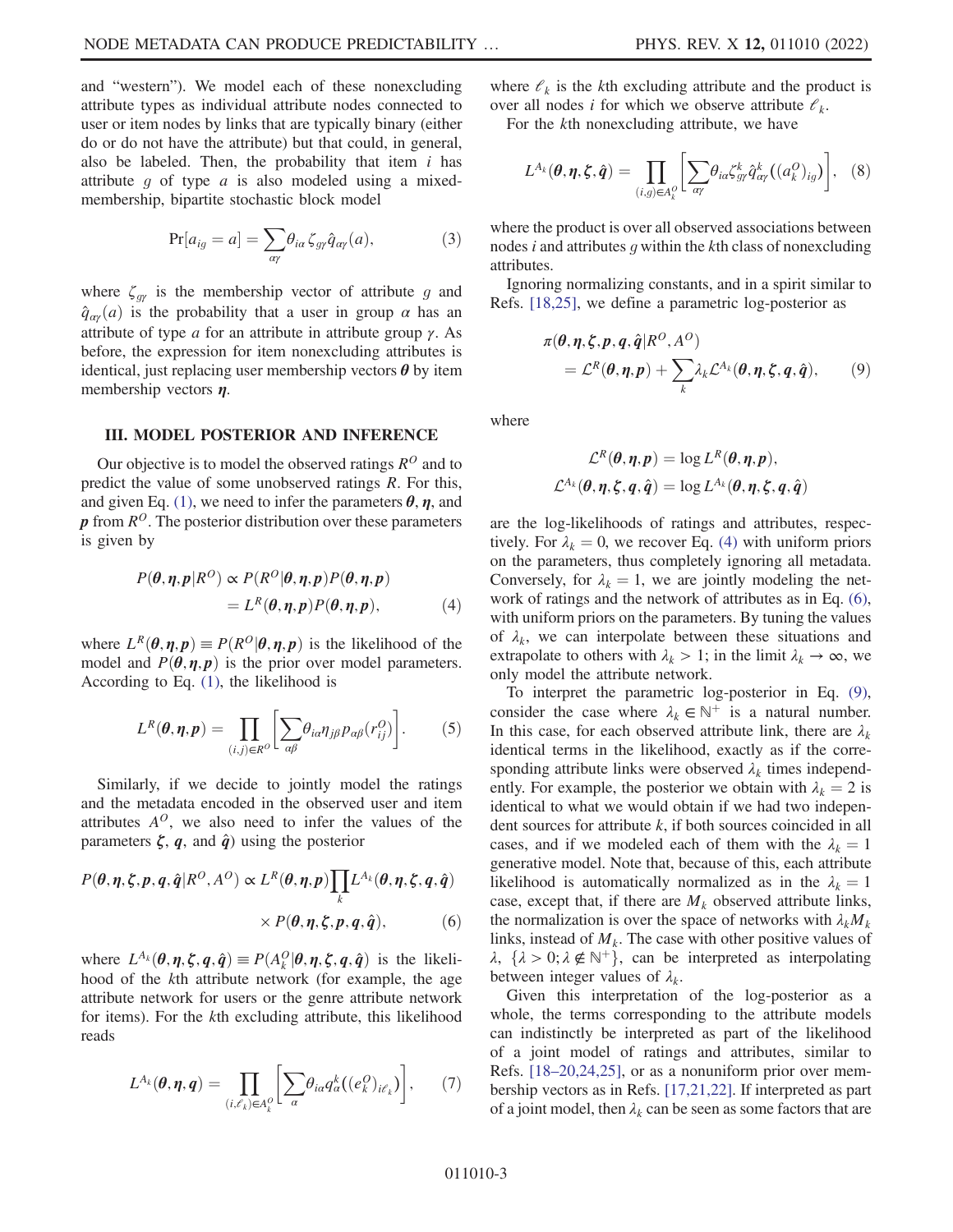needed because attribute data are somehow less (or more) reliable than rating data, perhaps because we have reason to believe that attributes are more (or less) subject to noise, or because each rating corresponds, in fact, to a mean over several observations. Conversely, if interpreted as priors over the partitions,  $\lambda_k$  should be interpreted as hyperparameters defining how certain we are a priori about the importance of node attributes.

Either way, this parametrized posterior allows us to investigate how the metadata encoded in the attribute networks enter the inference process for the ratings, and under which conditions this results in better and more predictive models for those ratings. To do this, we maximize the posterior for fixed values of  $\lambda_k$  using an expectation-maximization (EM) algorithm [\[12,](#page-10-12)[21](#page-10-24),[24](#page-10-23),[25](#page-10-9)] (see the Appendix [A](#page-8-0)), which gives the most plausible parameter values (including group memberships). Because the posterior landscape is, in general, rugged, we perform several runs of the EM algorithm and compute the average probability for each unobserved rating to make predictions (see Ref. [[12](#page-10-12)] and Appendix [A\)](#page-8-0).

### IV. RELATIONSHIP TO PREVIOUS WORK

The literature on using metadata for link prediction and recommender systems is vast and includes all sorts of approaches ranging from simple heuristics to sophisticated machine learning methods. However, our interest here is more closely related to probabilistic approaches to network inference, even when those approaches are not applied directly to link prediction [[13,](#page-10-7)[17,](#page-10-8)[18](#page-10-21)[,20](#page-10-22)–[23](#page-10-10)]—as shown in Refs. [[19](#page-10-26),[24](#page-10-23)[,25\]](#page-10-9), once model parameters are inferred for, for example, community detection, they can easily be used to predict links as well.

Our focus on approaches based on probabilistic generative models is motivated by three characteristics of such approaches: (i) All assumptions in them are explicit; (ii) principled (as opposed to heuristic) and sometimes even exact inference approaches are possible; and (iii) their results are more readily interpretable. These three characteristics make probabilistic approaches especially appropriate for our ultimate goal of understanding how node attributes enter and help in the inference process.

From this perspective, the multipartite mixed-membership stochastic block model is useful because it extends and generalizes previous models. By introducing excluding and nonexcluding attributes, the model can simultaneously accommodate attributes like those considered in Refs. [[21](#page-10-24)[,25](#page-10-9)] (excluding) and in Refs. [\[18,](#page-10-21)[20\]](#page-10-22) (nonexcluding). It can also combine an arbitrary number of attributes of different types, unlike approaches that can only deal with single attributes [\[21,](#page-10-24)[25\]](#page-10-9) or, more often, with a single type of attribute; and it naturally deals with missing attribute data, unlike approaches that require all node attributes to be known [[17](#page-10-8),[22](#page-10-25)]. Since attributes are modeled with a stochastic block model, our approach also automatically clusters attributes that have similar effects on the data (for example, age groups that show similar behavior) as in Ref. [[20](#page-10-22)]. Unlike most previous approaches for attributed networks, nodes and attributes in our model belong to mixtures of groups, which makes the model more expressive [[12](#page-10-12)]; links between nodes and to attributes can be labeled; and the influence of the attributes can be adjusted (as in Ref. [[25](#page-10-9)]). As stated above, this last feature is precisely the main focus of our work.

#### V. SYNTHETIC DATA

We first use synthetic data to validate the expectationmaximization inference approach and to investigate the role of introducing node attributes. Here and throughout the validations in the coming sections, we quantify link prediction performance by measuring rating prediction accuracy, that is, the fraction of correctly predicted ratings in cross-validation experiments.

Our synthetic rating networks consist of 200 users and 200 items, partitioned into  $K = 2$  groups of users and  $L = 4$  groups of items. Users have an excluding attribute labeled "male" or "female," and items have an excluding attribute labeled from 0 to 3, which may represent four different genres. We generate the synthetic ratings  $r_{ij} \in$  $\{0, 1, 2\}$  with the model depicted in the central part of Fig. [1,](#page-1-0) the  $p$  matrices in Appendix [C](#page-9-2), and the membership vectors that we describe next.

Attribute links are generated as follows. In the simplest case, in which ratings and attributes are completely correlated, all female users have membership vectors  $\theta_f =$  $(0.8, 0.2)$ ; conversely, all male users have  $\theta_{\rm m} = (0.2, 0.8)$ . Similarly, an item with attribute  $a$  has a membership of 0.8 to group a and 0.067 to all other groups. To simulate partial correlation c or even no correlation  $(c = 0)$  between membership vectors and attributes, with probability  $1 - c$ , we reassign each node attribute to a value selected uniformly at random among all possibilities (2 for users and 4 for items).

For the experiments reported in Fig. [2](#page-4-0), we consider all attribute links but only a number  $|R^0| = 400$  of observed ratings (that is, 1% of all generated ratings). Although the synthetic data are created with item genre as an excluding attribute, we carry out the inference process assuming that genre is a nonexcluding attribute. We do this for two reasons. First, in the empirical data set discussed below, most movies only have one assigned genre despite the fact that they could (and sometimes do) have more than one. Therefore, it seems reasonable to assign one genre and evaluate if the algorithm discovers this pattern despite having the freedom to assign several genres to each movie. Second, no empirical data set can be expected to be drawn exactly from a proposed generative model, so this provides us with a way to validate the expressiveness of the model, that is, its ability to fit data sets that were not drawn exactly from the model.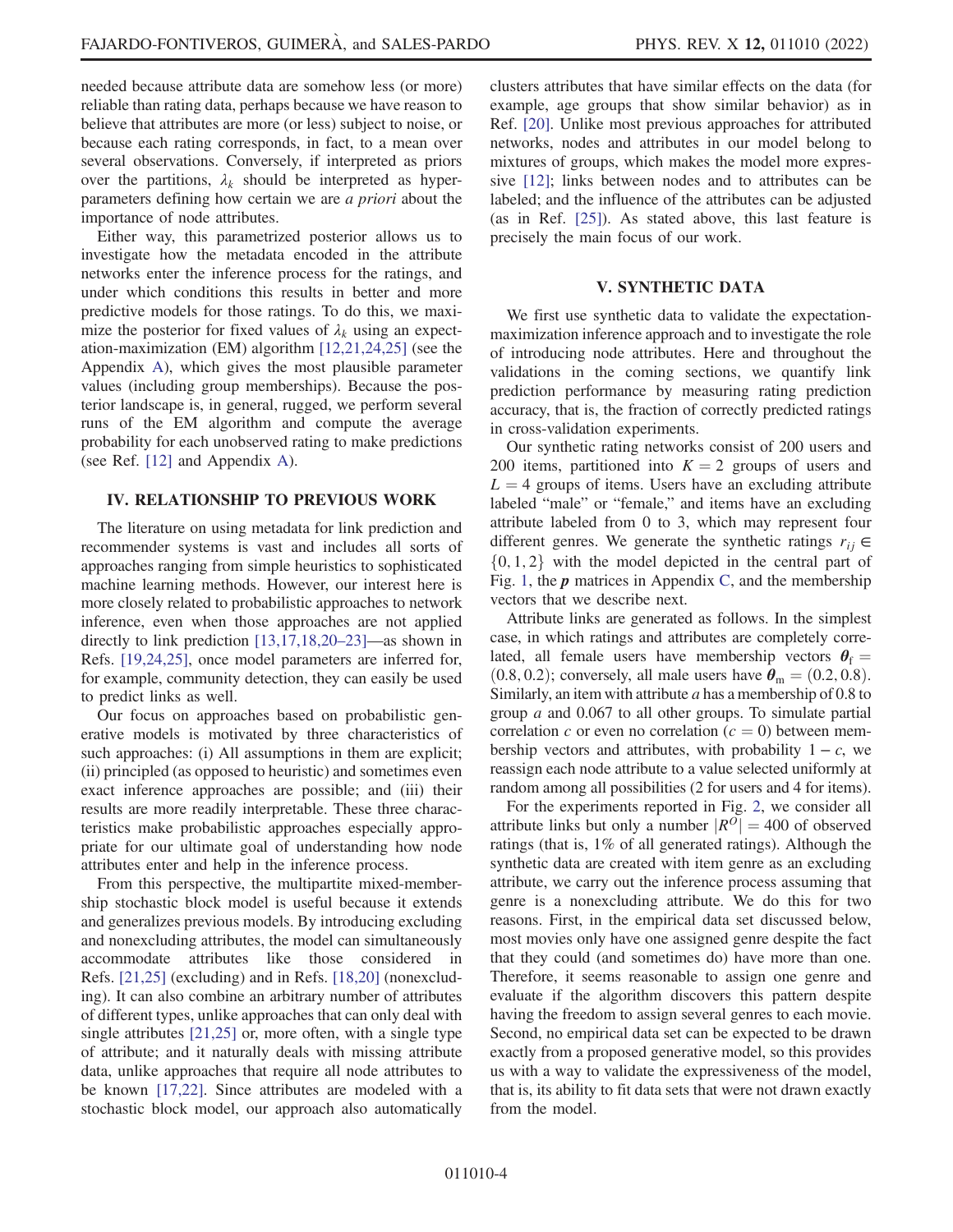<span id="page-4-0"></span>

FIG. 2. Predictive performance and effect of metadata on synthetic ratings. We create synthetic ratings from 200 users on 200 items, with different levels of correlation  $c$  between ratings and node attributes (see text). We then use fivefold cross-validation to calculate the performance of the expectation-maximization equations at predicting unobserved ratings. We use accuracy  $a$  (that is, the fraction of correctly predicted ratings) as our performance metric; we take as a reference the predictive accuracy  $a_0 = 0.468$  of the algorithm when all attributes are ignored ( $\lambda_{user} = \lambda_{item} = 0$ ) and measure relative accuracy  $\alpha$  for a given pair ( $\lambda_{user}$ ,  $\lambda_{item}$ ) as the log-ratio  $\alpha(\lambda_{user}, \lambda_{item}) = \log [a(\lambda_{user}, \lambda_{item})/a_0]$ . The value  $\alpha(\lambda_{user}, \lambda_{item}) = 0$  (dashed line) thus indicates no change with respect to the reference  $a_0 = 0.468$  and  $\alpha(\lambda_{user}, \lambda_{item}) > 0$  [respectively  $\alpha(\lambda_{user}, \lambda_{item}) > 0$ ] indicates prediction  $a_0 = 0.468$ , and  $\alpha(\lambda_{user}, \lambda_{item}) > 0$  [respectively,  $\alpha(\lambda_{user}, \lambda_{item}) < 0$ ] indicates predictions that are more (less) accurate than those obtained by ignoring node attributes. The maximum possible relative performance ( $a_{\text{max}} = 0.580$ ; dotted line) is obtained when each rating is assigned the exact probability that was used to generate it. For each value of the correlation  $[(a,b)$  full correlation,  $c = 1$ ;  $(c,d)$  $c = 0.75$ ; (e,f)  $c = 0.50$ ; (g,h) no correlation,  $c = 0$ ], we show the variation of  $\alpha(\lambda_{user}, \lambda_{item})$  with  $\lambda_{item}$  for different values of  $\lambda_{user}$  (left), and the whole dependence of  $\alpha(\lambda_{user}, \lambda_{item})$  on both  $\lambda_{user}$  and  $\lambda_{item}$  (right).

We infer the values of the model parameters using the expectation-maximization equations, and we use the inferred parameters to predict unobserved ratings in the bipartite ratings network. We do this for different levels of correlation c between the ratings and the attribute networks (Fig. [2](#page-4-0)), from a situation  $c = 1$  in which the attributes are perfectly correlated with user and item membership vectors (all male users belong to one group and have identical parameters, and all females belong to another group with different parameters; items of the same genre belong to the exact same mixture of groups) to a situation  $c = 0$  in which user and item memberships and attributes are completely uncorrelated (Fig. [2](#page-4-0)).

Since we focus on sparse observations in which the number of observed ratings is low (only 1% of all ratings), model parameters cannot be inferred accurately from the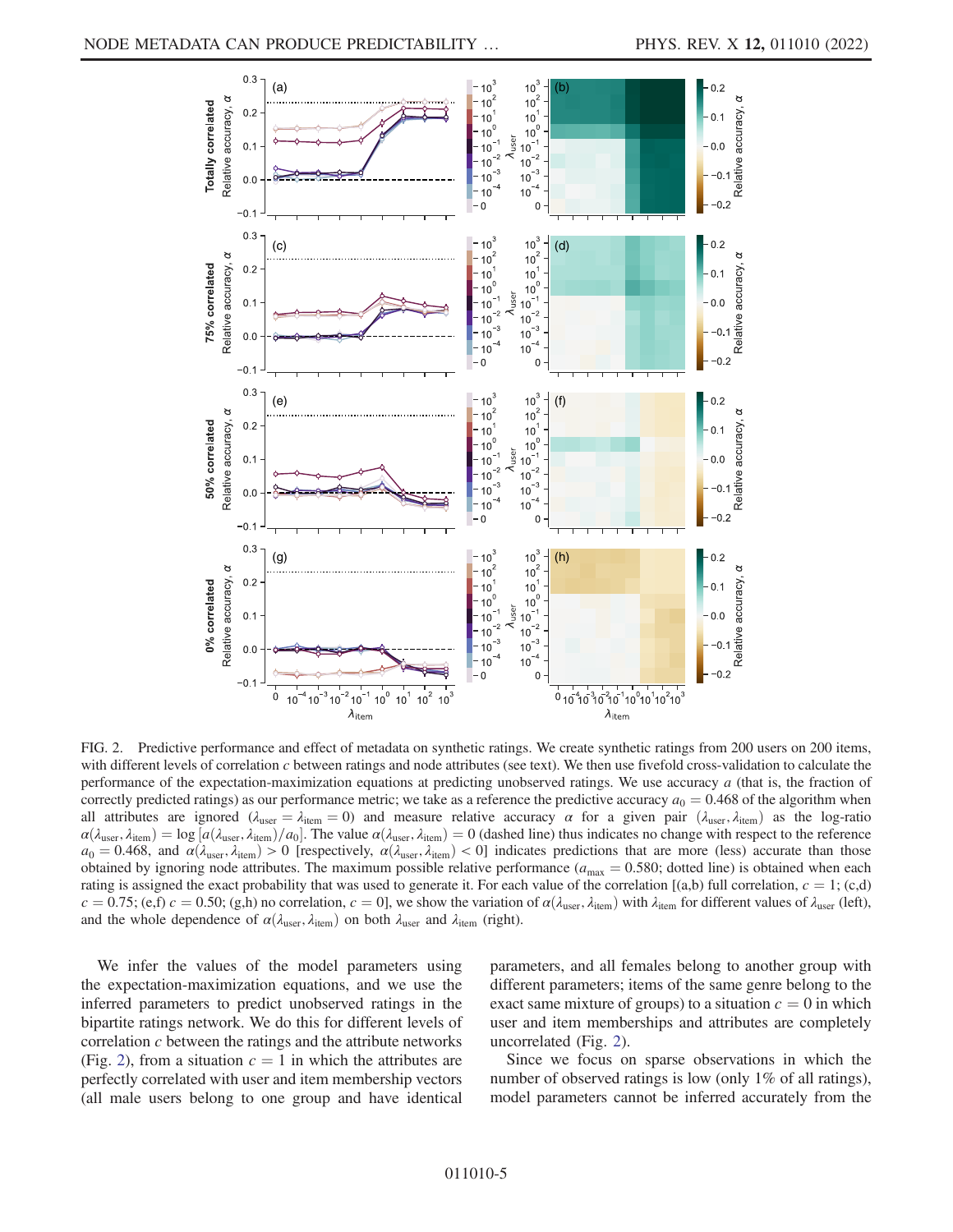ratings alone. Therefore, when we only consider the observed ratings  $R^O$  and ignore all attributes  $A^O$  by setting  $\lambda_{user} = \lambda_{item} = 0$  in Eq. [\(9\)](#page-2-2) ( $\lambda_{user}$  and  $\lambda_{item}$  correspond to the user and item attribute networks, respectively), the prediction of unobserved links is suboptimal; that is, the inferred probabilities of unobserved links differ significantly from the actual probabilities used to build the network. Therefore, in this regime,  $\lambda_{user} = \lambda_{item} = 0$ , the prediction accuracy (that is, the fraction of correctly predicted ratings) is always lower than the theoretical maximum accuracy (Fig. [2\)](#page-4-0).

When there is perfect correlation between node attributes and group memberships, considering the attributes  $A^O$  by setting  $\lambda_{user} > 0$  and  $\lambda_{item} > 0$  should, in principle, help in the inference process. In fact, since attributes are perfectly correlated to group memberships, in the limit  $\lambda_{\text{user}} \to \infty$ and  $\lambda_{\text{item}} \rightarrow \infty$ , nodes will be forced into the correct groups and predictions should be near optimal. This is what we observe in our numerical experiments [Figs. [2\(a\)](#page-4-0) and [2\(b\)](#page-4-0)]. Interestingly, as we increase the weight of the attributes in the log-posterior from  $\lambda_{\text{user}} = \lambda_{\text{item}} = 0$ , the effect on prediction accuracy is not smooth. Rather, below certain threshold values of  $\lambda_{user}$  and  $\lambda_{item}$ , using the attributes does not have any significant effect on prediction accuracy. Then, at those threshold values, a crossover occurs and prediction accuracy increases after a certain point until it reaches its theoretical maximum, as expected.

When attributes and ratings are completely uncorrelated [Figs. [2\(g\)](#page-4-0) and [2\(h\)\]](#page-4-0), the role of attributes is reversed. Predictions are equally suboptimal at  $\lambda_{\text{user}} = \lambda_{\text{item}} = 0$ , but then, as  $\lambda_{user}$  and  $\lambda_{item}$  cross certain threshold values, predictions suddenly worsen as user and item nodes are forced into groups that are uncorrelated with their real membership vectors and, thus, with the observed ratings. In this situation, clearly, treating metadata as ground truth would be particularly misleading [[23](#page-10-10)]; our approach enables us to show when that would be the case.

Unlike the extreme cases of total correlation or zero correlation, when attributes are partly correlated with the true group memberships of the nodes, the change in performance is not monotonic as we increase the importance of the attributes. As before, when  $\lambda_{\text{user}}$  and  $\lambda_{\text{item}}$  are small enough, we observe no difference with the situation in which the attributes are ignored entirely. In the other limit, when  $\lambda_{user} \rightarrow \infty$  and  $\lambda_{item} \rightarrow \infty$ , user and item nodes are forced into groups that partly, but not perfectly, match the true group memberships of the nodes, so the performance may increase or decrease with respect to the situation with no attributes, depending on whether the correlation is high [Figs.  $2(c)$  and  $2(d)$ ] or low [Figs.  $2(e)$  and  $2(f)$ ]. However, we find that the most predictive models in this case are those at intermediate values of  $\lambda_{user}$  and  $\lambda_{item}$ , precisely at the crossover region where both the observed ratings and the observed attributes play a role in determining the most plausible group memberships.

# VI. THEORETICAL INTERPRETATION OF THE CROSSOVER

To better understand this crossover, we look at the posterior of the two models corresponding to the maximum *a posteriori* estimates for  $\lambda_{\text{user}} = \lambda_{\text{item}} = 0$  and for  $\lambda_{\text{user}} =$  $\lambda_{\text{item}} \rightarrow \infty$  (Fig. [3\)](#page-5-0). These are the most plausible models when only data (ratings) and only metadata (attributes), respectively, are taken into consideration.

If we draw upon the analogy between Bayesian statistics and statistical mechanics [[35](#page-10-27),[36](#page-10-28)], we can equate the logposterior to the (minus) free energy of a physical system and interpret the crossover in terms of a transition in which λ plays the role of the tuning (temperature-like) parameter.

<span id="page-5-0"></span>

FIG. 3. Crossover between data-dominated and metadatadominated inference regimes. For the synthetic data in Fig. [2,](#page-4-0) we plot the log-posterior  $\pi(\theta, \eta, \zeta, p, q, \hat{q} | R^O, A^O)$  as a function of the hyperparameter  $\lambda = \lambda_{\text{item}} = \lambda_{\text{user}}$  for three models: the model that maximizes the data likelihood  $L^R$ , the model that maximizes the metadata likelihood  $L<sup>A</sup>$ , and the model that maximizes the posterior when two previous cases cross (that is, have equal posteriors). The position of the crossing coincides with the crossover and the maxima observed in Fig. [2.](#page-4-0)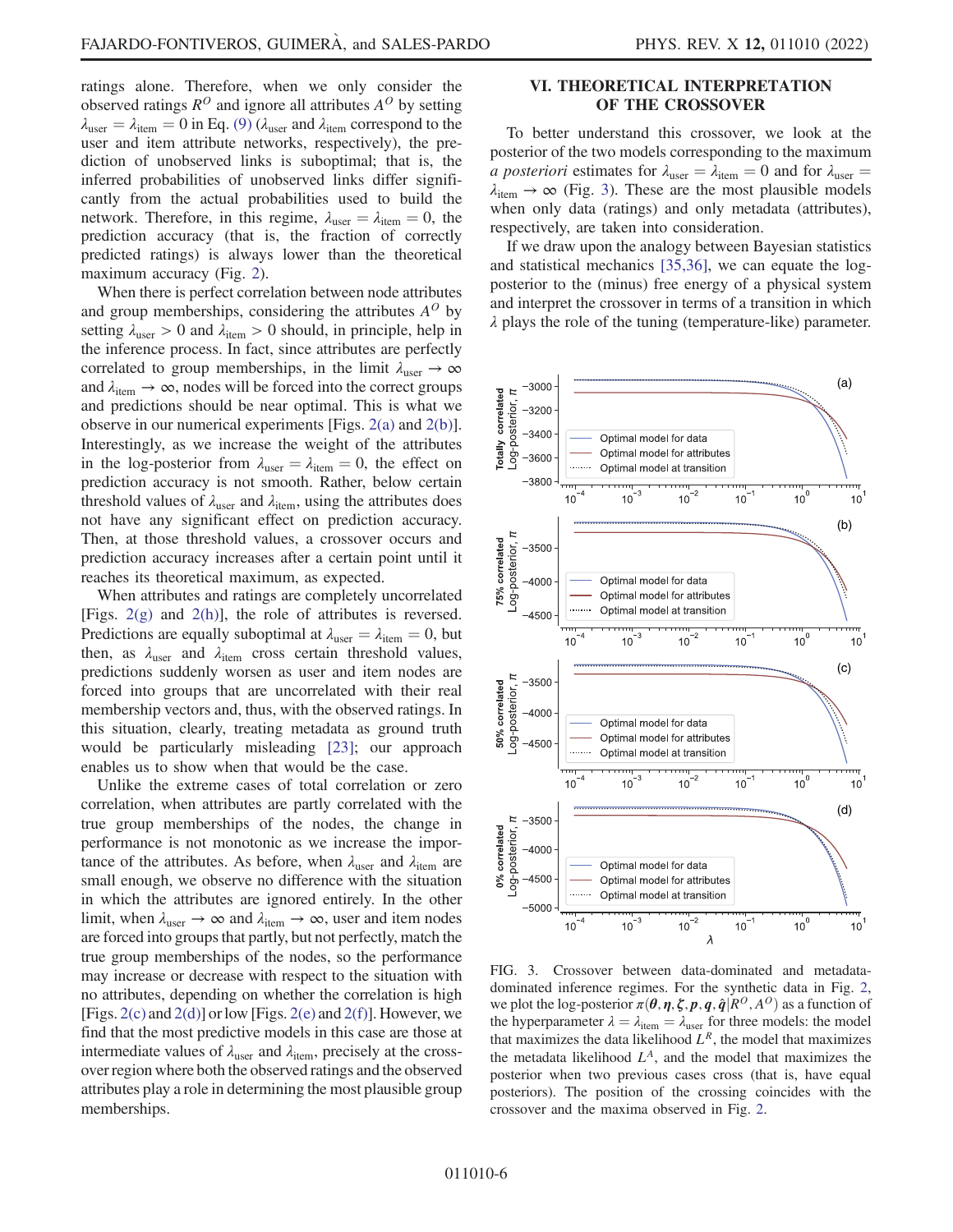Within this framework, these extreme models are the dominating maxima in the posterior landscape (or, by analogy, the states of the system at the two sides of the transition); therefore, the predictability crossover occurs when the data-dominated and metadata-dominated logposteriors cross, that is, for a value  $\lambda^*$  such that

$$
\mathcal{L}_0^R + \lambda^* \mathcal{L}_0^A = \mathcal{L}_{\infty}^R + \lambda^* \mathcal{L}_{\infty}^A \tag{10}
$$

or

$$
\lambda^* = \frac{\mathcal{L}_0^R - \mathcal{L}_\infty^R}{\mathcal{L}_\infty^A - \mathcal{L}_0^A}.\tag{11}
$$

Here, the subindex 0 (or  $\infty$ ) indicates the quantities corresponding to the model that maximizes the posterior for  $\lambda_{\text{user}} = \lambda_{\text{item}} = 0$  (respectively,  $\lambda_{\text{user}} = \lambda_{\text{item}} \rightarrow \infty$ ), and we group all attributes in a single term  $\mathcal{L}^A$ . As we show in Fig. [3,](#page-5-0) we find that, indeed, the crossover in predictability in Fig. [2](#page-4-0) coincides (at least in order of magnitude) with the point where the data-dominated and metadata-dominated log-posteriors cross. This crossover is reminiscent of the detectability transition in graph clustering, which is associated to a similar crossover phenomenon between the eigenvalues of certain matrices [\[28,](#page-10-29)[29\]](#page-10-15).

Importantly, all log-likelihoods are extensive quantities. Therefore, the dependency on the number of observed ratings  $N_R$  and attributes  $N_A$  can be made explicit by defining intensive (that is, per-link) log-likelihoods  $l^R = \mathcal{L}^R/N_R$  and  $l^A = \mathcal{L}^A/N_A$ . Then,

$$
\lambda^* \sim \frac{N_R}{N_A},\tag{12}
$$

and at the crossover  $\lambda^*$ , we have that both  $\mathcal{L}^R \sim N_R$  and  $\lambda^* \mathcal{L}^A \sim N_R$  are of the same order. By considering Eq. [\(9\)](#page-2-2), we see that this must be the case. Indeed, for each attribute network, we find three regimes—one dominated by the  $\mathcal{L}^R$ term, one dominated by the  $\mathcal{L}^A$  term, and one in which both terms are comparable. Unless there is perfect or almost perfect correlation between attributes and node memberships, any improvement in predictive power must come from considering both the observed ratings and the observed attributes, and therefore in the crossover region that we have identified.

### VII. REAL DATA

Finally, we analyze two empirical data sets and study whether we observe the same behaviors as in the synthetic data. First, we consider the 100-K MovieLens data set [[37](#page-10-30)], which contains 100 000 ratings of movies by users. Age and gender attributes are available for users, which we model as excluding attributes (Fig. [4\)](#page-6-0). Movies have genre attributes, which we model as nonexcluding attributes.

<span id="page-6-0"></span>

FIG. 4. Predictive performance and effect of metadata on the MovieLens data set. As in Fig. [2](#page-4-0), we take as a reference the predictive accuracy  $a_0$  of the algorithm when all attributes are ignored ( $\lambda_{\text{user}} = \lambda_{\text{item}} = 0$ ), and we measure relative accuracy  $\alpha$  for a given pair  $(\lambda_{user}, \lambda_{item})$  as the log-ratio  $\alpha(\lambda_{user}, \lambda_{item}) = \log [a(\lambda_{user}, \lambda_{item})/a_0].$  Accuracy is the fraction of correctly predicted ratings in cross-validation experiments and of correctly predicted ratings in cross-validation experiments, and  $a_0 = 0.448$ . We consider three different attributes for user nodes: (a,b) age; (c,d) gender; and (e,f) age and gender combined as a single attribute. We plot the whole range of  $\lambda_{user}$  (left) and zoom into the intermediate (shaded) region of  $\lambda_{user}$  in which predictions are significantly more accurate than the reference (right).

The relative weights of user and movie attributes are given by the parameters  $\lambda_{\text{users}}$  and  $\lambda_{\text{items}}$ .

Just as in the synthetic networks with small but finite correlation, we observe an intermediate value of  $\lambda_{user}$  and  $\lambda_{\text{item}}$  that provides more accurate rating predictions than either considering the observed ratings alone or considering the node attributes alone. This behavior is similar when we consider age only, gender only, or age and gender simultaneously. As in synthetic networks, the optimal combination of rating data and node metadata occurs for values of  $\lambda$  such that the ratings network and the attributes networks have comparable contributions to the log-posterior.

Second, we consider a data set on the votes of 441 members of the U.S. House of Representatives in the 108th U.S. Congress [\[38\]](#page-10-31) (Fig. [5\)](#page-7-0). Between January 2003 and January 2005, these representatives voted on 1217 bills, casting one of 9 different types of vote, which, following previous analyses, we simplify to Yes, No, and Other [\[38](#page-10-31)]. In this data set, "users" are the representatives and "items" are the bills. The ratings represent the votes of the representatives on the bills. For representatives, we have attribute data indicating their party and state, which we model as excluding attributes. Although all votes of all members are recorded in the data set (in total,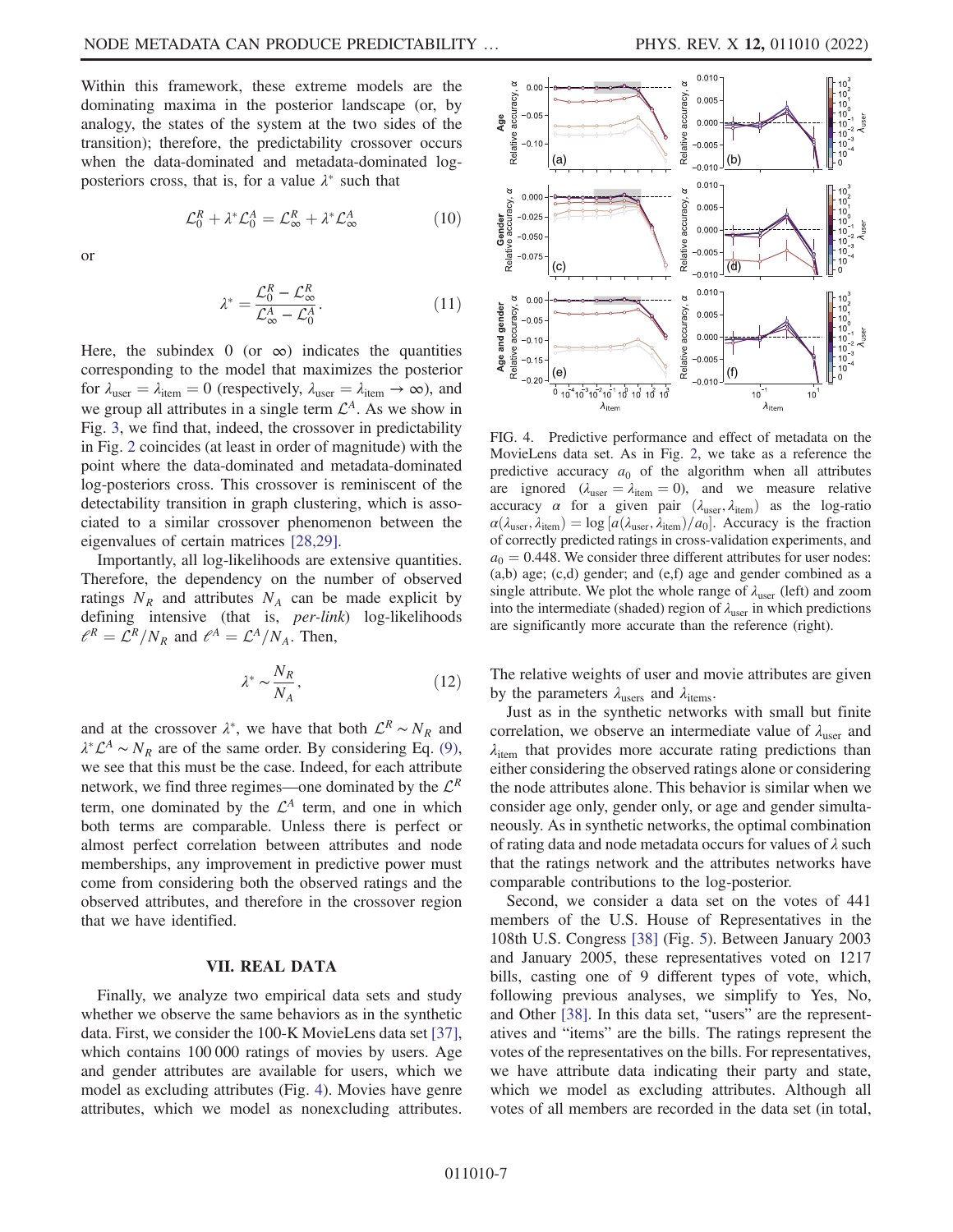<span id="page-7-0"></span>Party  $\circ$ 

FIG. 5. Predictive performance and effect of metadata on the U.S. Congress data set. As in Fig. [2](#page-4-0), we take as a reference the predictive accuracy  $a_0$  of the algorithm when all attributes are ignored ( $\lambda_{user} = 0$ ) and measure relative accuracy  $\alpha$  for a given  $\lambda_{\text{user}}$  as the log-ratio  $\alpha(\lambda_{\text{user}}) = \log [a(\lambda_{\text{user}})/a_0]$ . Accuracy is the fraction of correctly predicted ratings in cross-validation experifraction of correctly predicted ratings in cross-validation experiments, and  $a_0 = 0.677$ . We consider three different attributes for user nodes: party, state, and party and state simultaneously.

536 698 votes), for the purpose of our analysis, we infer the parameters of the multipartite mixed-membership stochastic block model using 1% of the data and predict the remaining 99% (and repeat this using each 1% of the data as the training set).

Again, the effects of introducing the attributes in the inference process are very similar to those we encounter in synthetic data (Fig. [5\)](#page-7-0). When using only the state of the representatives, we observe a behavior that is compatible with small but finite correlation between attribute and voting patterns since the optimal predictive performance is observed at intermediate values of  $\lambda_{user}$ . Rather, when we consider party affiliation, we observe a behavior that is compatible with almost perfect correlation between attribute and voting behavior. Indeed, in this case, the predictive performance of the model increases monotonically with  $\lambda_{user}$ , with a crossover at  $\lambda_{user} \approx 1$ , just as for perfectly correlated attributes in synthetic data. When state and party are combined into a single excluding attribute (for example, "Democrat from Texas" is a group), we observe a behavior compatible with strong (but imperfect) correlation between attributes and voting behavior. In this case, predictive accuracy does not improve monotonically with  $\lambda_{\text{user}}$ because, for very large values, representatives are forced into small groups that are more prone to fluctuations; that is, the model overfits the data, thus worsening the predictive power with respect to considering large groups associated to party affiliation alone.

#### VIII. CONCLUSION

There is ample evidence that using node metadata can help solve network inference problems. As we have discussed, several approaches have been proposed in recent years to introduce node attributes into probabilistic network models and to use them to make better inferences about, for example, the group structure of networks or the existence of unobserved interactions. In these approaches, node attributes are introduced either as part of a whole-system model (including both the links between nodes and node attributes) or as priors over the parameters of the model for the links (for example, as priors for the node group memberships that, in turn, determine the probability of the existence of links). However, beyond the improvement in performance that they may entail in a given task such as group detection or link prediction, we know little about the effect that node attributes have in the inference process. Here, our goal has been to clarify this issue.

Regardless of whether attributes are introduced as part of a whole model or as a prior for model parameters, they appear in probabilistic models as additional terms in the likelihood or the posterior. As we have shown, our results depend on this simple observation alone—only when all terms in these likelihoods or posteriors are comparable in magnitude, or when attributes are perfectly correlated with ratings, can we expect attributes to improve the inference process. In this sense, our findings here may be expected to be universal.

Our results are also general in that they should apply to all model-based, probabilistic approaches to network inference problems and not only link prediction [[39](#page-10-32)]. Indeed, although, in general, the task of community detection is different from link prediction, our probabilistic approach to rating prediction involves obtaining the most plausible assignment of nodes to (mixtures of) groups—we first obtain the maximum a posteriori (MAP) partition of the nodes into groups and then use that partition to make link predictions [[40](#page-10-33)]. Therefore, all our claims with regards to the crossover apply equally to the MAP estimation of node partitions with our model. By extension, our results also apply to all probabilistic approaches to community detection in which data and metadata enter in the likelihood or posterior as separate, competing terms.

From a practical point of view, our work helps us to understand when certain approaches will not work. For example, our results suggest that modeling data and metadata jointly will only improve link predictions (or other network inference problems) if two conditions are fulfilled simultaneously: (i) The metadata are correlated to the data; and (ii) the balance between the amount of data and metadata is such that their likelihoods  $(L^R$  and  $L^A$ above) are of the same order. If the first condition is not fulfilled, using metadata will, in general, worsen predictions rather than improving them; if the second condition is not fulfilled, one may, in practice, inadvertently ignore either the data or the metadata and thus make, again, suboptimal predictions.

Some works have intuitively addressed this problem by introducing tuning parameters akin to our  $\lambda_k$  [\[18,](#page-10-21)[25](#page-10-9)]. However, the impact of those parameters has not been studied in detail; instead, their values are typically chosen among a very limited set by means of cross-validation.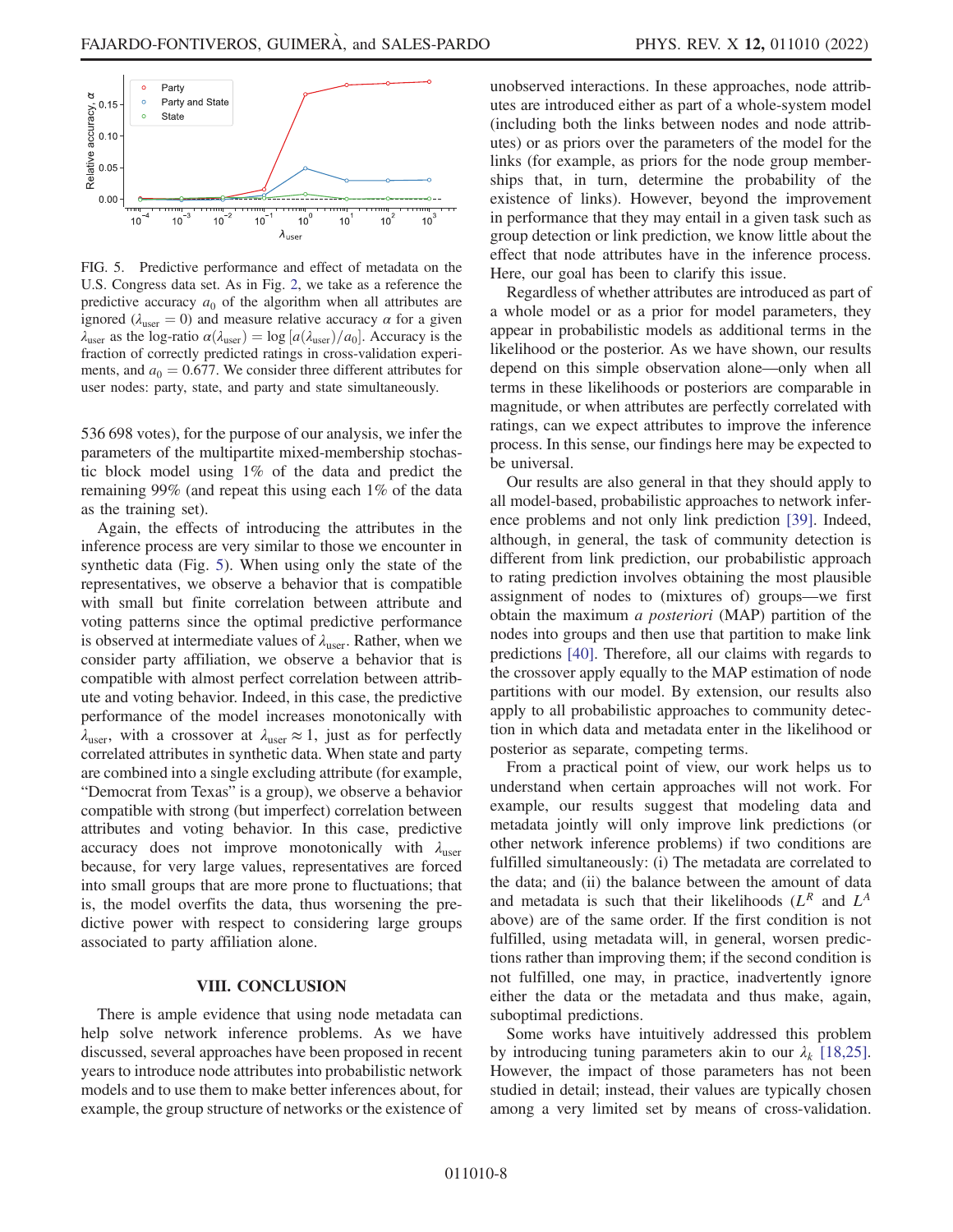Our work clarifies how the value of those parameters should be chosen and why.

Our work may also suggest new questions to investigate. For example, we have shown that the phenomenology we observe is driven by a crossover of posteriors, similar to the crossover of eigenvalues driving the detectability transition in community detection. There, connectivity correlations can affect the transition in counterintuitive ways [\[28,](#page-10-29)[29](#page-10-15)]. So, perhaps in the case of metadata, there are similar effects, and the distribution of attributes among nodes (correlated or anticorrelated with the amount of data available for each node) shifts the optimal metadata weight or makes metadata more or less useful, in general. These are important practical questions.

From a broader perspective, our work opens the door to understanding the role of different terms in probabilistic network models, as well as the crossovers that occur between the regimes in which one term or another dominates. This sets the stage for more systematic approaches to building better probabilistic models of network systems.

#### ACKNOWLEDGMENTS

This research was funded by Projects No. FIS2016-78904- C3-P-1 and No. PID2019–106811GB-C31 from MCIN/AEI/ 10.13039/501100011033 and by the Government of Catalonia (2017SGR-896).

### <span id="page-8-0"></span>APPENDIX A: EXPECTATION-MAXIMIZATION EQUATIONS

We aim to maximize the parametric log-posterior in Eq. [\(9\)](#page-2-2) as a function of the model parameters  $\theta$ ,  $\eta$ ,  $p$ ,  $\zeta$ ,  $q$ , and  $\hat{q}$ . Because logarithms of sums are hard to deal with, we use a variational trick that first introduces an auxiliary distribution  $p(x)$  with  $\sum_{x} p(x) = 1$  into a sum of terms as  $\sum_{x} p(x)(x/p(x))$ . Then, because  $\sum_{x} p(x)(x/p(x))$  $p(x)$  with  $\sum_{x} p(x) = 1$  into a sum of terms as  $\sum_{x} x =$  $\chi_{x} p(x)(x/p(x))$ . Then, because  $\sum_{x} p(x)(x/p(x)) =$ <br> $\chi_{p}(x)$  we can use Jensens' inequality  $\log(y) > (\log y)$  $\langle x/p(x) \rangle$ , we can use Jensens' inequality  $\log \langle y \rangle \ge \langle \log y \rangle$ to write  $\log \left[\sum_{x} p(x)(x/p(x))\right] \ge \sum_{x} p(x) \log [x/p(x)].$ <br>Because both rating and attribute terms in Eq. (9) conta

<span id="page-8-1"></span>Because both rating and attribute terms in Eq. [\(9\)](#page-2-2) contain logarithms of sums, we introduce an auxiliary distribution for each of the terms as follows. For the ratings, we have

$$
\mathcal{L}^{R} = \sum_{(i,j)\in R^{O}} \log \sum_{\alpha\beta} \theta_{i\alpha} \eta_{j\beta} p_{\alpha\beta} (r_{ij}^{O})
$$
  
= 
$$
\sum_{(i,j)\in R^{O}} \log \sum_{\alpha\beta} \omega_{ij}(\alpha,\beta) \frac{\theta_{i\alpha} \eta_{j\beta} p_{\alpha\beta} (r_{ij}^{O})}{\omega_{ij}(\alpha,\beta)}
$$
  

$$
\geq \sum_{(i,j)\in R^{O}} \sum_{\alpha\beta} \omega_{ij}(\alpha,\beta) \log \frac{\theta_{i\alpha} \eta_{j\beta} p_{\alpha\beta} (r_{ij}^{O})}{\omega_{ij}(\alpha,\beta)}, \qquad (A1)
$$

where  $\omega_{ii}(\alpha, \beta)$  is the auxiliary distribution.

For the term corresponding to excluding node attributes, we have

$$
\mathcal{L}^{A_k} = \sum_{(i,\ell_k)\in A_k^O} \log \sum_{\alpha} \theta_{i\alpha} q_{\alpha}^k (i\ell_k)
$$
  
\n
$$
= \sum_{(i,\ell_k)\in A_k^O} \log \sum_{\alpha} \sigma_{i\ell_k}^k(\alpha) \frac{\theta_{i\alpha} q_{\alpha}^k (i\ell_k)}{\sigma_{i\ell_k}(\alpha)}
$$
  
\n
$$
\geq \sum_{(i,\ell_k)\in A_k^O} \sum_{\alpha} \sigma_{i\ell_k}^k(\alpha) \log \frac{\theta_{i\alpha} q_{\alpha}^k (i\ell_k)}{\sigma_{i\ell_k}^k(\alpha)}, \qquad (A2)
$$

where  $\sigma_{i\ell_{k}}^{k}(a)$  is the auxiliary distribution, and to simplify<br>the notation, we have defined  $\sigma_{k}(i\ell_{k}) = \sigma_{k}^{k}((e^{0})$ the notation, we have defined  $q_{\alpha}^{k}(i\ell_{k}) \equiv q_{\alpha}^{k}((e_{k}^{O})_{i\ell_{k}})$ .<br>Finally for the term corresponding to nonprobabilize

<span id="page-8-2"></span>Finally, for the term corresponding to nonexcluding node attributes, we have

$$
\mathcal{L}^{A_k} = \sum_{(i,g)\in A_k^O} \log \sum_{\alpha\gamma} \theta_{i\alpha} \zeta_{g\gamma}^k \hat{q}_{\alpha\gamma} (ig)
$$
  
\n
$$
= \sum_{(i,g)\in A_k^O} \log \sum_{\alpha\gamma} \hat{\sigma}_{ig}^k(\alpha, \gamma) \frac{\theta_{i\alpha} \zeta_{g\gamma}^k \hat{q}_{\alpha\gamma} (ig)}{\hat{\sigma}_{ig}^k(\alpha, \gamma)}
$$
  
\n
$$
\geq \sum_{(i,g)\in A_k^O} \sum_{\alpha\gamma} \hat{\sigma}_{ig}^k(\alpha, \gamma) \log \frac{\theta_{i\alpha} \zeta_{g\gamma}^k \hat{q}_{\alpha\gamma} (ig)}{\hat{\sigma}_{ig}^k(\alpha, \gamma)}, \qquad (A3)
$$

where  $\hat{\sigma}_{ig}^{k}(a, \gamma)$  is the auxiliary distribution, and to simplify<br>the notation, we have defined  $\hat{\sigma}_{i}^{k}(a) = \hat{\sigma}_{i}^{k}(a^{(0)})$ the notation, we have defined  $\hat{q}_\alpha^k(ig) \equiv \hat{q}_{\alpha\gamma}^k((a_k^O)_{ig})$ .<br>Note that in Eqs. (A.1) (A.3) oboug the equal

Note that, in Eqs.  $(A1)$ – $(A3)$  above, the equality is satisfied when maximizing with respect to the auxiliary distributions. By solving these optimization problems, we obtain

$$
\omega_{ij}(\alpha,\beta) = \frac{\theta_{i\alpha}\eta_{j\beta}p_{\alpha\beta}(r_{ij}^O)}{\sum_{\alpha'\beta'}\theta_{i\alpha'}\eta_{j\beta'}p_{\alpha'\beta'}(r_{ij}^O)},
$$
(A4)

$$
\sigma_{i\ell_k}^k(\alpha) = \frac{\theta_{i\alpha} q_{\alpha}^k (i\ell_k)}{\sum_{\alpha'} \theta_{i\alpha'} q_{\alpha'}^k (i\ell_k)},
$$
\n(A5)

$$
\hat{\sigma}_{ig}^{k}(\alpha,\gamma) = \frac{\theta_{ia}\zeta_{g\gamma}^{k}\hat{q}_{\alpha\gamma}(ig)}{\sum_{\alpha'\gamma'}\theta_{i\alpha'}\zeta_{g\gamma'}\hat{q}_{\alpha'\gamma'}(ig)}.
$$
 (A6)

Therefore, the auxiliary distributions have the following interpretations:  $\omega_{ii}(\alpha, \beta)$  is the contribution of user group  $\alpha$ and item group  $\beta$  to the probability that user *i* gives item *j* a rating  $r_{ij}^O$ ;  $\sigma_{i\ell_k}^k(\alpha)$  is the contribution of user group (or item group)  $\alpha$  to the probability that user (item) i has attribute type  $(e_k^O)_{i\ell_k}$  in the kth excluding attribute; and, finally,  $\hat{\sigma}_{ig}^{k}(a, \gamma)$  is the contribution of groups  $\alpha$  and  $\gamma$  to the proposaliding stribute the probability that, for the kth nonexcluding attribute, the association between node *i* and attribute *g* is of type  $(a_k^O)_{ig}$ .<br>Using Lagrange multipliers for the normalization con-

Using Lagrange multipliers for the normalization constraints and equating to zero the derivatives of the logposterior with respect to the model parameters yields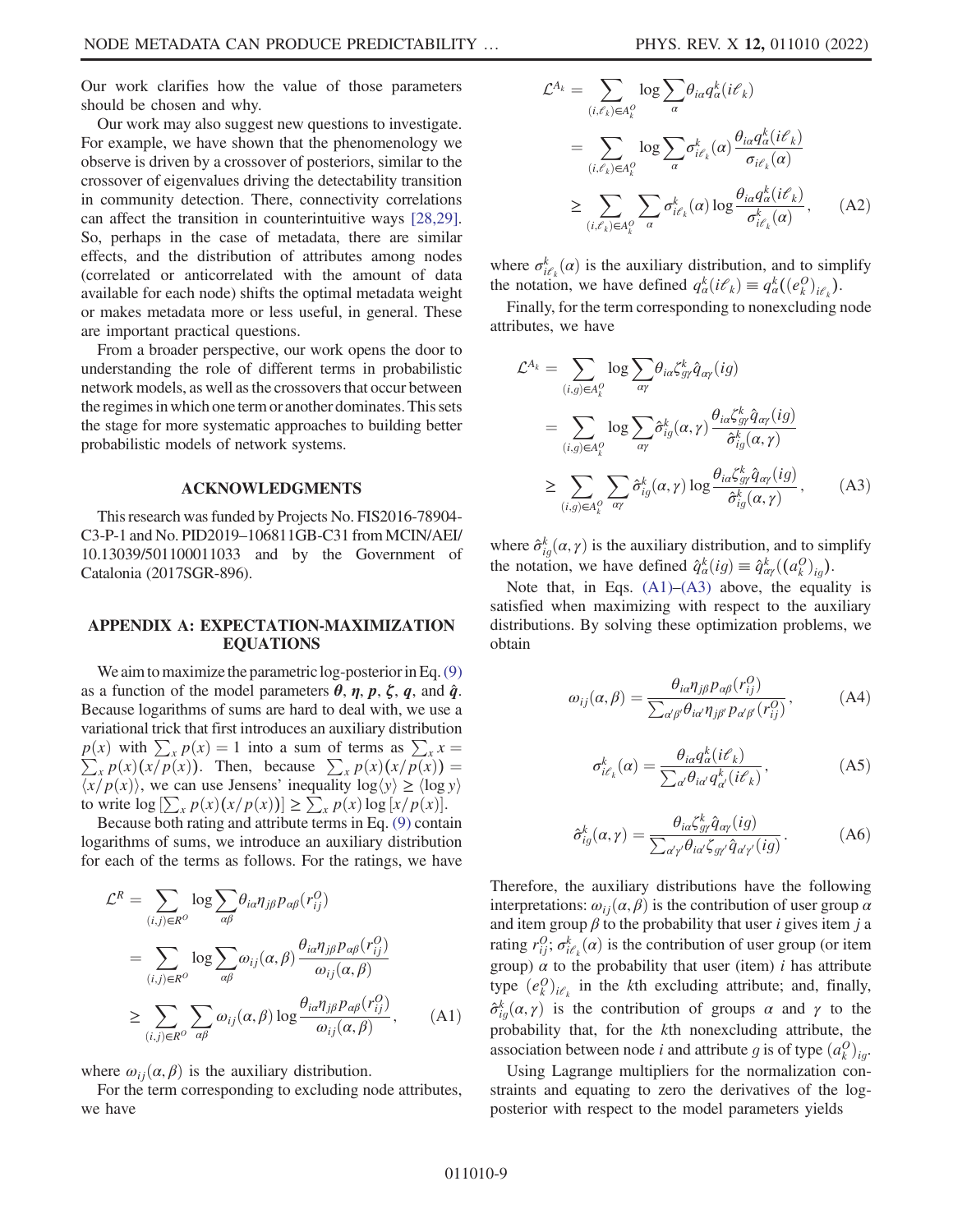$$
\theta_{ia} = \frac{\sum_{j \in \partial i} \sum_{\beta} \omega_{ij}(\alpha, \beta) + \sum_{k} \lambda_{k} \sigma_{i\ell_{k}}^{k}(\alpha) + \sum_{l} \lambda_{l} \sum_{g \in \partial_{i}^{k}} \sum_{\gamma} \hat{\sigma}_{ig}^{l}(\alpha, \gamma)}{d_{i} + \sum_{k} \lambda_{k} \delta_{i}^{k} + \sum_{l} \lambda_{l} \Delta_{i}^{l}},
$$
\n(A7)

where  $\partial_i^k$  is the set of kth attributes associated with user i,  $d_i$  is the degree of user i in the network of ratings, and  $\Delta_i^l = |\partial_i^l|$ .<br>Note that the term  $\sigma^k$  ( $\alpha$ ) is equal to zero if user i does not have attr where  $\partial_i^s$  is the set of kth attributes associated with user *i*,  $d_i$  is the degree of user *i* in the network of ratings, and  $\Delta_i^t = |\partial_i^t|$ .<br>Note that the term  $\sigma_{i\ell_k}^k(\alpha)$  is equal to zero if user *i* does not h and zero otherwise:

$$
\eta_{j\beta} = \frac{\sum_{i \in \partial j} \sum_{\alpha} \omega_{ij}(\alpha, \beta) + \sum_{k} \lambda_{k} \sigma_{j\ell_{k}}^{k}(\beta) + \sum_{l} \lambda_{l} \sum_{i \in \partial_{j}^{k}} \sum_{\gamma} \hat{\sigma}_{ij}^{l}(\beta, \gamma)}{d_{j} + \sum_{k} \lambda_{k} \delta_{j}^{k} + \sum_{l} \lambda_{l} \Delta_{j}^{l}}
$$
(A8)

where  $\partial_j^k$  is the set of kth attributes associated with item j,  $d_j$  is the degree of item j in the network of ratings, and  $\Delta_j^j = |\partial_j^j|$ . As before, the term  $\sigma_{j\ell_k}^k(\beta)$  is equal to zero if item *j* does not have attribute  $\ell_k$ , so  $\delta_j^k = 1$  if item *j* has exclusive attribute  $\mathcal{C}_k$  and zero otherwise,

$$
\zeta_{gr}^k = \frac{\sum_{i \in \partial_g^k} \sum_a \hat{\sigma}_{ig}^k(\alpha, \gamma)}{\Delta_g^k}, \tag{A9}
$$

where  $\partial_g^k$  is the set of nodes associated with attribute g, and  $\Delta_g^k = |\partial_g^k|$ . Additionally, we have

$$
p_{\alpha\beta}(r) = \frac{\sum_{(i,j)\in R^O|r_{ij}^O = r^O(i)}(\alpha, \beta)}{\sum_{(i,j)\in R^O} \alpha_{ij}(\alpha, \beta)},
$$
(A10)

$$
q_{\alpha}^{k}(e) = \frac{\sum_{(i,\ell_k)\in A_k^O \mid (e_k^O)_{i\ell_k} = e} \sigma_{i\ell_k}^{k}(\alpha)}{\sum_{(i,\ell_k)} \sigma_{i\ell_k}^{k}(\alpha)},
$$
 (A11)

$$
\hat{q}_{\alpha\gamma}^k(a) = \frac{\sum_{(i,g)\in A_k^O|(a_k^O)_{ig} = a} \hat{\sigma}_{ig}^k(\alpha, \gamma)}{\sum_{(i,g)\in A_k^O} \hat{\sigma}_{ig}^k(\alpha, \gamma)}.
$$
 (A12)

## APPENDIX B: EXPECTATION-MAXIMIZATION ALGORITHM

To obtain a maximum of the posterior, we start by generating random initial conditions for each model parameter  $\theta$ ,  $\eta$ ,  $p$ ,  $\zeta$ ,  $q$ ,  $\hat{q}$ .

Then, we iteratively perform the following two steps until model parameters converge:

- (1) Expectation step: Compute the auxiliary functions  $\omega_{ij}(\alpha, \beta)$ ,  $\sigma_{k_{\ell}}^{k}(\alpha)$ , and  $\hat{\sigma}_{kj}^{k}(\alpha, \gamma)$  using current values for  $\theta$ ,  $\eta$ ,  $p$ ,  $\zeta$ ,  $q$ ,  $\hat{q}$  using Eqs. (A.4)–(A.6).
- (2) Maximization step: Compute the new values for the model parameters using the values for the auxiliary functions and Eqs.  $(A.7)$ – $(A.12)$ .

Because the posterior landscape is very rugged, to make predictions, we run the EM algorithm 10 times and consider all of the models to estimate the probability

that user *i* rates item *j* with rating *r* (see Ref. [\[12\]](#page-10-12)) as follows:

$$
p(r_{ij} = r | R^O, A_k^O) \approx \frac{1}{N} \sum_{n=1}^{N} p_n(r_{ij} = r | R^O, A_k^O, (\dots)),
$$
\n(B1)

where  $(\ldots) = {\theta, \eta, p, \xi, q, \hat{q}}$ , and  $p_n(r_{ij} = r | R^O, A_\ell^O, (\ldots))$ <br>is the probability that user *i* rates item *i* with rating *r* in run is the probability that user  $i$  rates item  $j$  with rating  $r$  in run n of the EM algorithm.

### <span id="page-9-2"></span>APPENDIX C: PARAMETERS FOR GENERATING SYNTHETIC DATA

For the generation of synthetic data, we use the following group-to-group connection probability matrices:

$$
p(r = 0) = \begin{pmatrix} 0.1 & 0.1 & 0.1 & 0.8 \\ 0.8 & 0.1 & 0.1 & 0.1 \end{pmatrix},
$$
  
\n
$$
p(r = 1) = \begin{pmatrix} 0.1 & 0.1 & 0.8 & 0.1 \\ 0.1 & 0.8 & 0.1 & 0.1 \end{pmatrix},
$$
  
\n
$$
p(r = 2) = \begin{pmatrix} 0.8 & 0.8 & 0.1 & 0.1 \\ 0.1 & 0.1 & 0.8 & 0.8 \end{pmatrix}.
$$

- <span id="page-9-0"></span>[1] D. Liben-Nowell and J. Kleinberg, The Link-Prediction Problem for Social Networks, [J. Am. Soc. Inf. Sci. Technol.](https://doi.org/10.1002/asi.20591) 58[, 1019 \(2007\)](https://doi.org/10.1002/asi.20591).
- <span id="page-9-1"></span>[2] A. Clauset, C. Moore, and M. E. J. Newman, *Hierarchical* Structure and the Prediction of Missing Links in Networks., [Nature \(London\)](https://doi.org/10.1038/nature06830) 453, 98 (2008).
- [3] R. Guimerà and M. Sales-Pardo, Missing and Spurious Interactions and the Reconstruction of Complex Networks., [Proc. Natl. Acad. Sci. U.S.A.](https://doi.org/10.1073/pnas.0908366106) 106, 22073 (2009).
- [4] L. Lü, L. Pan, T. Zhou, Y.-C. Zhang, and H. E. Stanley, Toward Link Predictability of Complex Networks, [Proc.](https://doi.org/10.1073/pnas.1424644112) [Natl. Acad. Sci. U.S.A.](https://doi.org/10.1073/pnas.1424644112) 112, 2325 (2015).